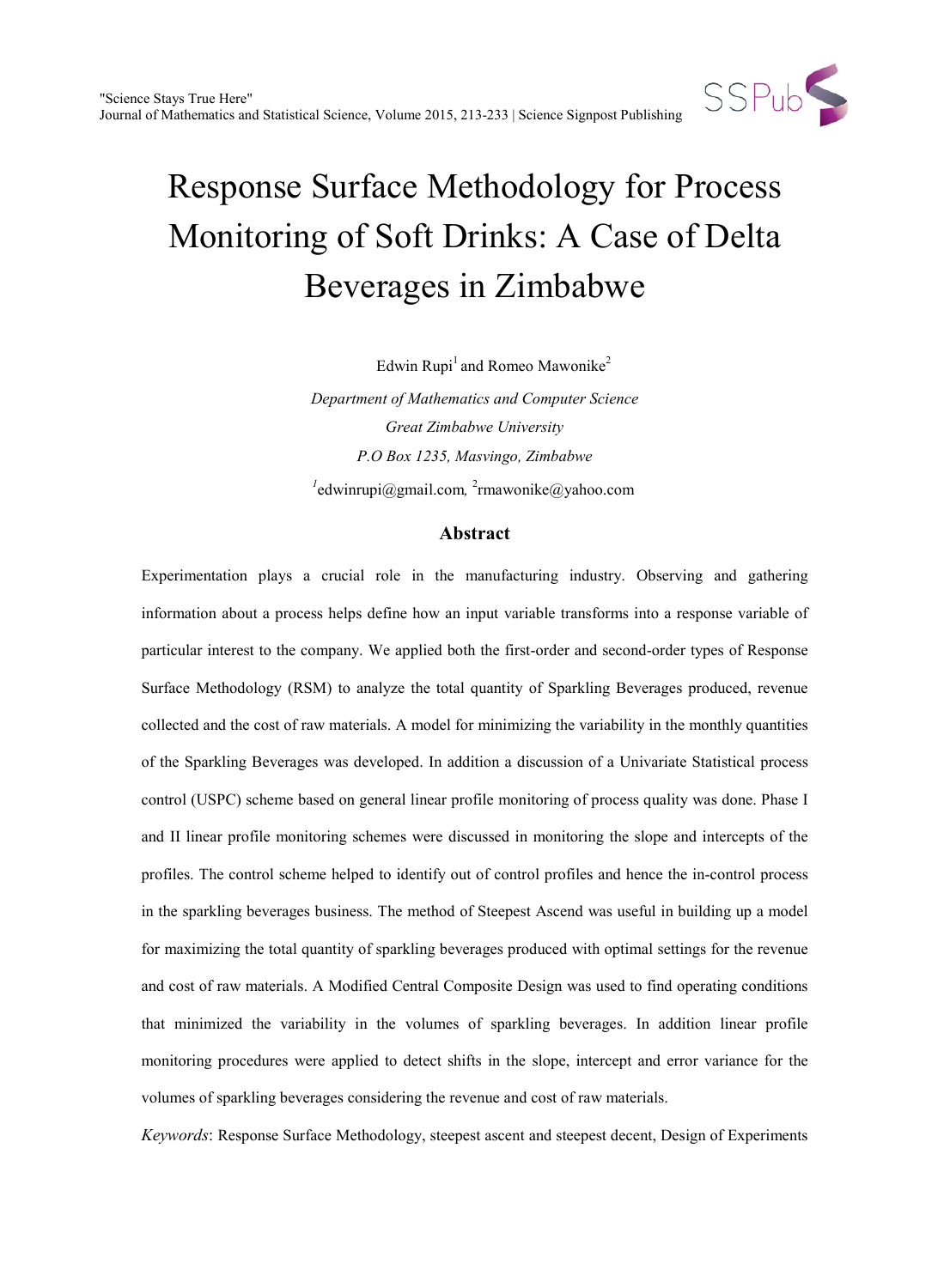and linear profiles.

## **1. Introduction**

The company has shifted much of its attention to process control and the pressure from modern industrial quality movements has seen it adopting statistical process control procedures to eliminate sources of variation in the sparkling beverages manufacturing and distribution processes. The production of sparkling beverages is in accordance with specified international standards that range from mixing required ingredients, packaging, marketing and distribution. Therefore, this paper is applying Response Surface Methodology as a statistical tool to monitor the process of the manufacture of soft drinks. Ideally, the objective is to optimize the production quantity  $(Q^*)$  which minimizes total production cost, quantity variability as well as maximizing revenue. Box and Wilson (1951), laid the foundation for the Response Surface Methodology (RSM) and Montgomery (2005) describes the Response Surface Methodology as a collection of statistical and mathematical techniques used to develop, improve and optimize processes in which the response to be optimized is influenced by several input variables. The application of Response Surface Methodology (RSM) to design optimization is aimed at reducing the cost of expensive analysis methods and their associated numerical noise. Response Surface methodology provide superb statistical tool for design and analysis of experiments aimed at process optimization. RSM are powerful optimization tools in the arsenal of statistical design of experiments (DOE). Process engineers take full advantage of DOE to effectively screen the vital few factors from many trivial factors that have no significant impact on the response. One of the main objectives of RSM is the determination of the optimum settings of the control variables that result in a maximum (or minimum) response over a certain region of interest, ℜ. Optimization techniques used in RSM depend on the nature of the fitted model.

### **2. Background and Literature**

Originally, Response Surface Methodology (RSM) was developed to model experimental responses (Box and Draper, 1987) and then migrated into modeling of numerical experiments. The difference is in the type of error generated by the response. In RSM, errors are assumed to be random. A detail description of the design of experiments theory can be found in Box and Draper (1987), Myers and Montgomery (1995) and Montgomery (1997). Box and Draper (1975) listed several additional design properties that pertain to detection of lack of fit, generalization of satisfactory distribution of information throughout the experimental region, estimation of errors variance, insensitivity to outliers and the errors made in the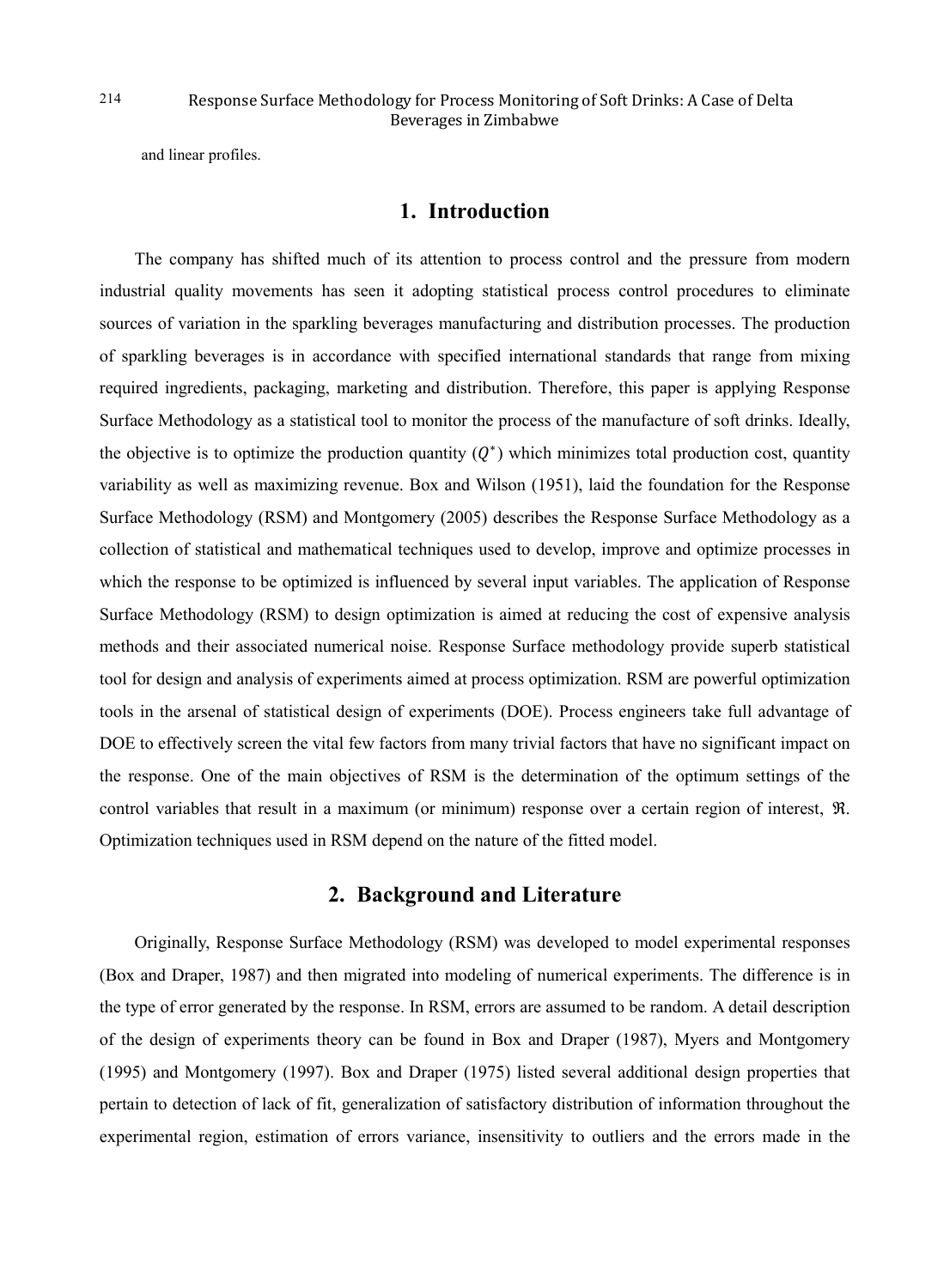actual implementation of the settings of the control variables.

Robust parameter design is a well-established engineering technique to increase the quality of a product by making it robust/insensitive to the uncontrollable variations present in the production process. A design is said to be robust if its properties are not severely impacted by failures to satisfy the assumptions made about the model and he error distribution. For the first degree models, the method of steepest ascent (or decent) is a viable technique for sequentially moving toward the optimum response. This method is explain in detail in Myers and Montgomery (1995), Khuri and Cornell (1996) and Box and Draper (2007). Myers and Khuri (1979) developed certain improvements regarding the stopping rule used in the execution of this method. Hoerl (1959) introduced the method of ridge analysis for optimizing the predicted response based on the fitted second degree model. Khuri and Myers (1979) proposed a modification of the method of ridge analysis whereby optimization of  $\hat{v}(x)$  is carried out under an added constraint on the size of the prediction variance. Furthermore, Paul and Khuri (2000) extended the modification to liner models where the error variances are heterogeneous and also to generalized liner models. Draper and Hunter (1966) proposed a criterion for the estimation of the unknown parameters in the multi response situation. Their criterion was used for selecting additional experimental runs after a certain number of runs have already been chosen. Lind et al. (1960) developed a graphical approach in which contours of all the responses were superimposed on each other and the region where operation conditions were "near" optimal for all the response was identified.

According to Oehlert (2000) response surface Methods work with continuous treatments to find the optimum response by adjusting design variables in order to identify changes in the response in some given direction. Sometimes the quality of a process or product is determined by the relationship between a response variable and one or more predictor variables which is referred to as profile. In other words, the focus would be on monitoring the profile that represents such a relationship, instead of monitoring a single characteristic. Kang and Albin (2000), presented application of profile monitoring and the same work were produced by Mahmoud and Woodall (2004) as well as Mahmoud et al. (2007). Stover and Brill (1998) even proposed Phases in the analysis of profile monitoring of simple linear profiles and similar work was done by Mestek et al. (1994), Mahmoud and Woodall (2004) as well as Mahmoud et al. (2007). Mestek et al. (1994) used a  $T^2$  control chart in combination with principal component analysis (PCA) approach to monitor a simple linear profile in calibration application. Stover and Brill (1998) also proposed two methods for monitoring simple linear profiles, that is, a multivariate  $T^2$  control chart and Principal Component Approach-based control scheme. Mahmoud et al. (2007) were not left out and suggested the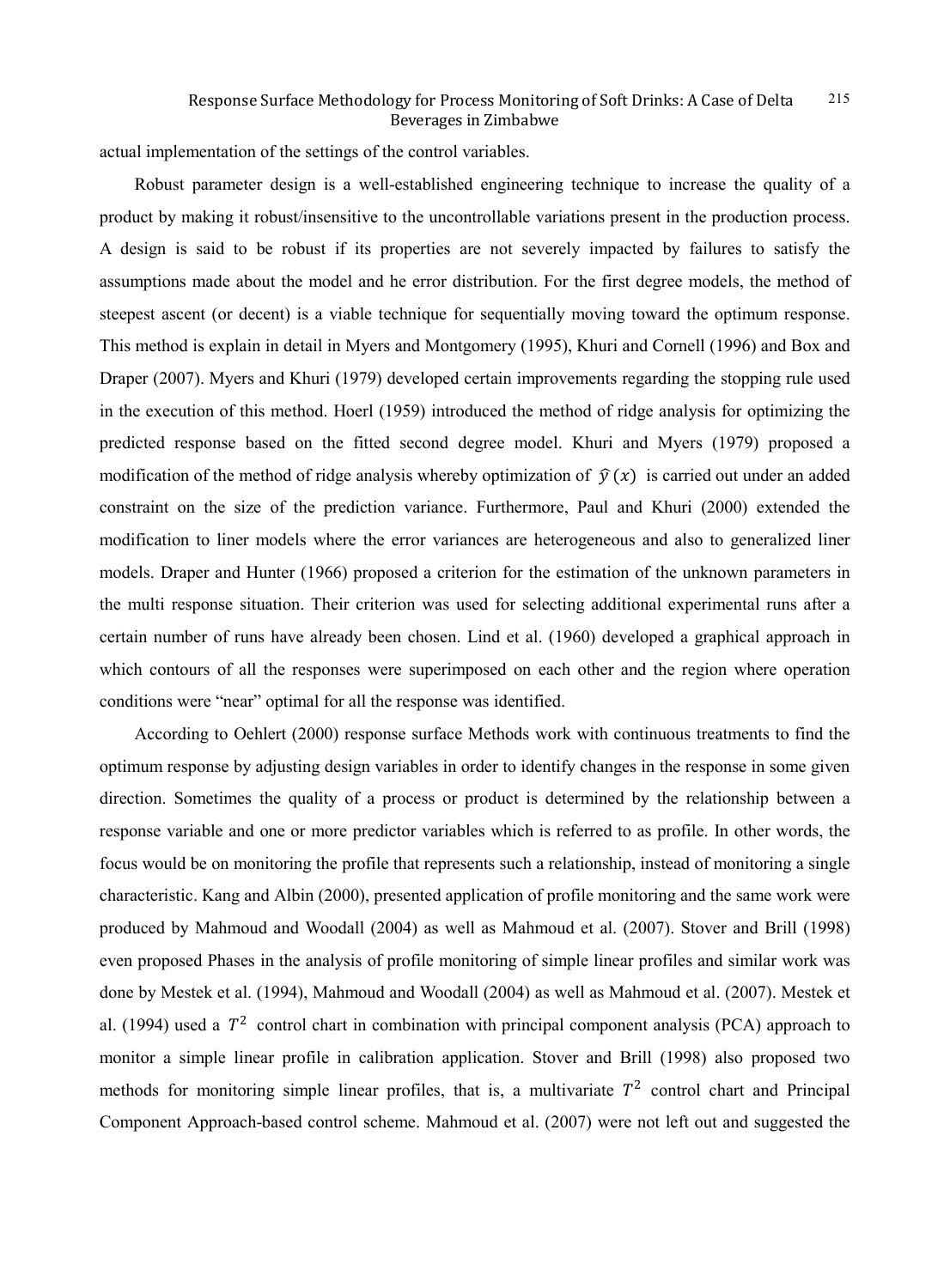Likelihood Ratio Statistic to monitor linear profiles while Zhu and Lin (2010) did a shewhart-type control chart for monitoring slopes of linear profiles in both Phases I and II. Phase II seeks to detect shift in the process parameters as quickly as possible.

## **3. Methodology**

### **3.1 Research Data**

Monthly data was collected for 48 months from the year 2008 to 2013 in the months from January to September of each year from Delta Corporation since the company enjoyed much of its business in those months. The data collected included the total monthly volumes of sparkling beverages Brewed, the cost of raw materials and total monthly revenue produced.

### **3.2 The Response Surface Methodology (RSM)**

The Response Surface Methodology will be used to build models and evaluate the relative significance of the variables (revenue  $x_1$  and the cost of raw materials  $x_2$ ) as well as determine the optimum settings for a desirable quantity of sparkling beverages to be produced  $\hat{v}(x)$ . RSM is a very useful technique of studying the effects of variables on the quantity produced by varying the simultaneously and undertaking a number of experiments. Hence it allows one to find conditions for the optimum (better) response step by step. In applying the Response Surface Methodology the following steps will be followed:

(i) Approximate model function: A suitable approximation to the relationship between the variables and the response will be done starting with low order polynomials, that is, first and second order functions. The method of ordinary Least Squares (OLS) will be employed. The models will be developed to a function of the best quality using goodness of fit tests that determines if the approximate model is satisfactory. This will be done to check if the estimated model adequately describes the behavior of the response (quantity of sparkling beverages) in the current region of experimentation.

(ii) Design of experiments: According to Draper (1987), Design of Experiments are strategies for model fitting applicable to both physical and numerical data with the objective of selecting points where the response should be evaluated. These will be performed to confirm whether the chosen variables have an effect on the response.

(iii) Optimization using the model: The model selected as satisfactory will be used to find the optimum quantity of sparkling beverages to produce per month using optimal revenue and cost of raw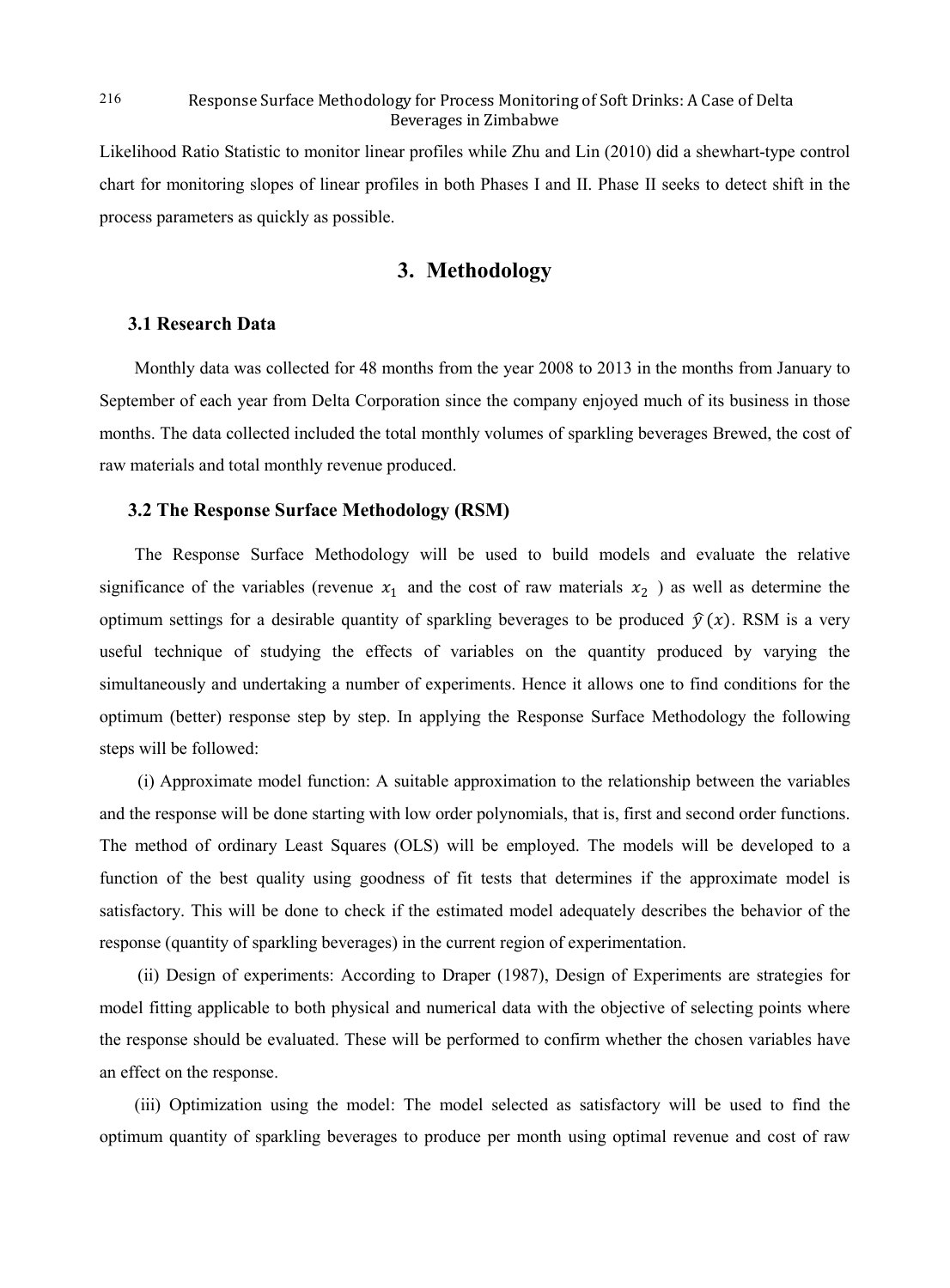materials. A line search in steepest ascent will be performed from centre point of current region of experimentation until no further improvement is observed or if the experimental region gets too small.

### **3.3 Method of Steepest Ascent**

This method will be used to maximize the total monthly quantity of sparkling beverages as described by the first order model fitted which serves as a good local approximation in a small region close to the initial operating conditions. The fitted first order polynomial in two factors will be of the form:

$$
\hat{y}(x) = \hat{\beta}_0 + \sum_{i=1}^{2} \hat{\beta}_1 x_i
$$
\n(1)

This will be facilitated by finding the direction of maximum improvement in the quantity of sparkling beverages. Since we would want to maximize the quantity of sparkling beverages the direction of maximum improvement will be calculated as  $\nabla \hat{v}(x)$  and the direction of the gradient will be calculated by the values of the parameter estimates (excluding the intercept), that is,

$$
\hat{\beta}' = b' = (b_1, b_2) \tag{2}
$$

which is scale dependent just like the scaled parameter estimates. The coordinates of the factor settings on the direction of steepest ascent separated a distance  $\rho$  from the origin will be solved from:

$$
\text{Max:} \quad b_1x_1 + b_2x_2
$$

Subject to

$$
\sum_{i=1}^2 x_i^2 \le \rho^2
$$

where  $\rho$  is the step size which can be defined by the user. The solution will be arrived at by forming the Lagrangian to give

$$
x^* = \rho \left(\frac{b}{\|b\|}\right) \tag{3}
$$

Iterations along the direction of steepest ascent until no further increase in the quantity of sparkling beverages will be performed. As soon as we get closer to the optimal point a second order model will be used to model curvature.

### **3.4 Central Composite Design**

This design will be used to construct a second order Response Surface model with the quantitative factors to help increase the precision of the estimated model as soon as we will be close to the optimum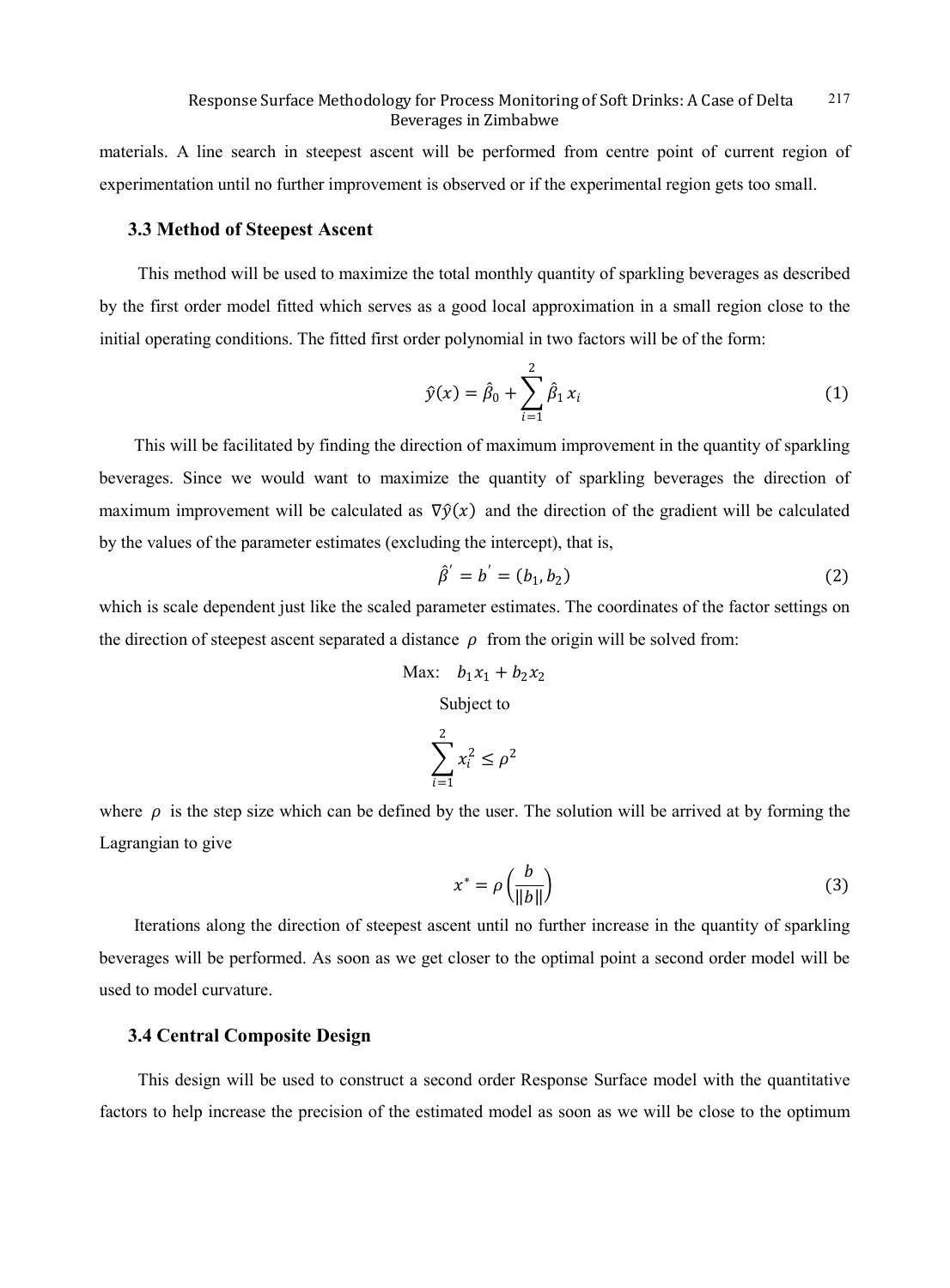quantity of sparkling beverages. This will be used for estimation when the first order model displays significant lack of fit. Since the Response Surface is meant to locate an unknown optimization, a rotatable design will be used to give equal precision of estimation of the surface in all directions with  $\alpha = 2.5$ . The second order response surface model will be in the form:

$$
\hat{y}(x) = \hat{\beta}_0 + \sum_{i=1}^2 \hat{\beta}_i x_i + \sum_{i=1}^2 \hat{\beta}_{ii} x_i^2 + \sum_{i=1}^2 \sum_{i < j}^2 \hat{\beta}_{ii} x_i x_j \tag{4}
$$

where  $\hat{\beta}$  is the Least Squares Estimate of  $\beta$ . Optimum operating costs and revenue will be estimated analytically from:

$$
\hat{x}_1 = \frac{\hat{\beta}_{12}\hat{\beta}_2 - 2\hat{\beta}_{22}\hat{\beta}_1}{4\hat{\beta}_{11}\hat{\beta}_{22} - \hat{\beta}_{12}^2}
$$
\n(5)

and

$$
\hat{x}_2 = \frac{\hat{\beta}_{12}\hat{\beta}_1 - 2\hat{\beta}_{11}\hat{\beta}_2}{4\hat{\beta}_{11}\hat{\beta}_{22} - \hat{\beta}_{12}^2}
$$
\n(6)

where  $\hat{\beta}_1$ ,  $\hat{\beta}_2$ ,  $\hat{\beta}_{12}$ ,  $\hat{\beta}_{11}$  and  $\hat{\beta}_{22}$  are least squares regression estimates.

### **3.5 Robust Parameter Design**

The sales of sparkling beverages in millions of dollars were taken as a noise variable in order to find optimal values of the revenue and cost of raw materials that would minimize variability in the quantity of sparkling beverages produced. The mean volume of beverages produced was set between 600 000 hectolitres and 800 000 hectolitres for the eight month period of company business. A first order response model that incorporates the noise variable is expressed as:

$$
y(x, z) = \hat{\beta}_0 + \hat{\beta}_1 x_1 + \hat{\beta}_2 x_2 + \hat{\beta}_{12} x_1 x_2 + \hat{\gamma}_1 x_1 z_1 + \hat{\delta}_{11} x_1 z_1 + \hat{\delta}_{21} x_2 z_1 + \epsilon \tag{7}
$$

where  $\beta_0$ ,  $\beta_1$ ,  $\beta_2$ ,  $\beta_{12}$ ,  $\beta_1$ ,  $\delta_{11}$  and  $\delta_{21}$  are the least squares regression coefficients and  $\epsilon$  are independent and identically distributed random variables. Using the first order model the mean response is then calculated from:

$$
E_z[y(x,z)] = \hat{\beta}_0 + \hat{\beta}_1 x_1 + \hat{\beta}_2 x_2 + \hat{\beta}_{12} x_1 x_2 + \hat{\beta}_{11} x_1^2 + \hat{\beta}_{22} x_2^2
$$
(8)

and the variance model is given by:

$$
Var_z(y) = \sigma_z^2 (\gamma_1 + \delta_{11} x_1 + \delta_{22} x_2)^2 + \sigma^2
$$
 (9)

The desired target of the mean to minimize variability transmitted by the noise variable can be achieved by fixing controllable factors. The final model is expressed as: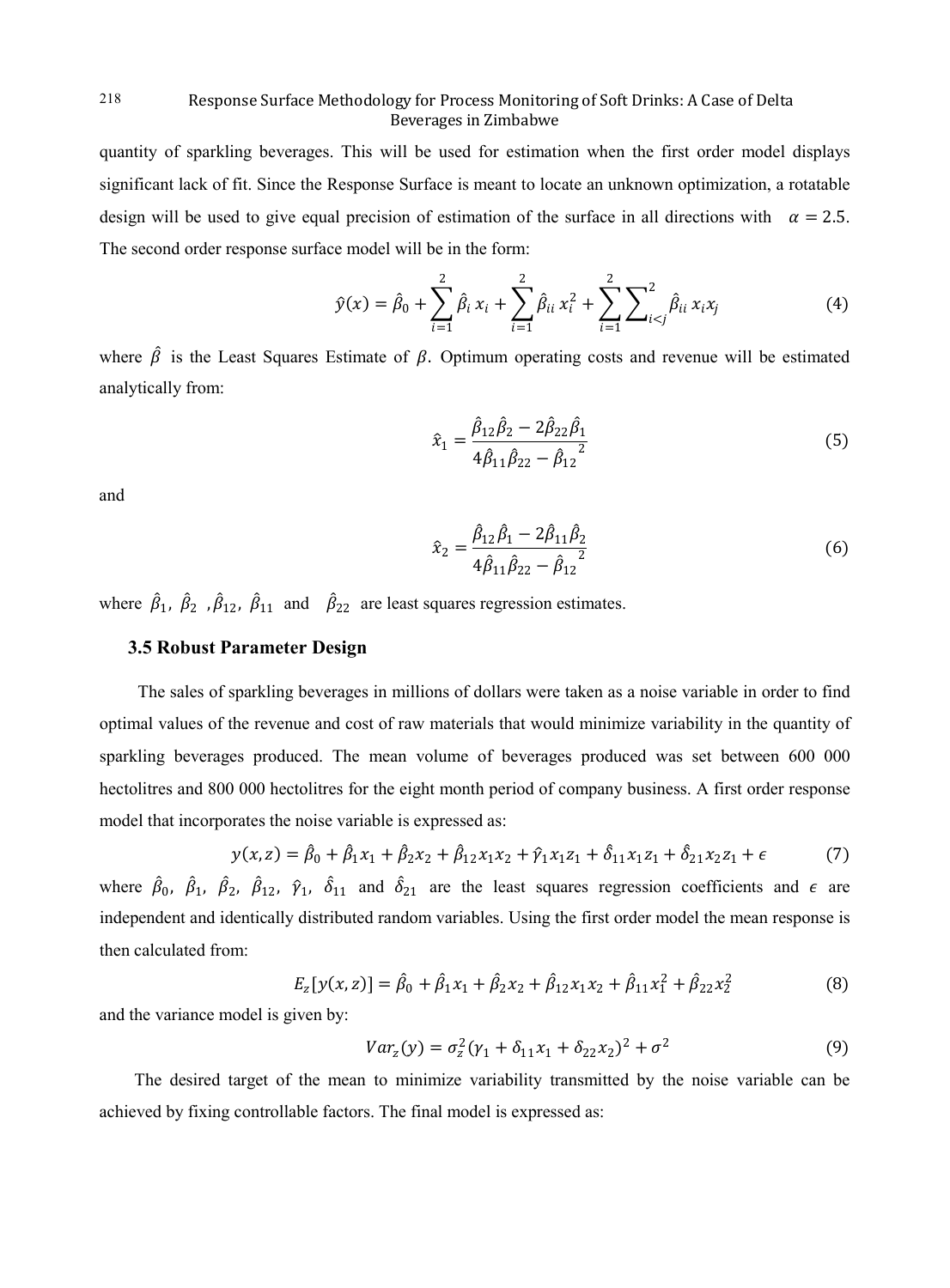$$
y(x, z) = \hat{\beta}_0 + \hat{\beta}_1 x_1 + \hat{\beta}_2 x_2 + \hat{\beta}_{11} x_1^2 + \hat{\beta}_{12} x_1 x_2 + \hat{\beta}_{22} x_2^2 + \hat{\gamma}_1 x_1 z_1 + \hat{\delta}_{11} x_1 z_1 + \hat{\delta}_{21} x_2 z_1 + \epsilon \quad (10)
$$

### **3.6 Monitoring Linear Profiles**

### **3.6.1 Phase 1 Profile Monitoring**

The sparkling beverages volume levels together with the revenue and the cost of raw materials for each eight month period per year constituted linear profiles. 6 profiles were studied altogether. The data for historical profiles was analyzed to evaluate the stability of the process involving the volume of sparkling beverages and revenue as well as that of volume and cost of raw materials. The procedure was also used to detect and get rid of any outliers as well as estimating in-control parameters. Estimates of the slope, intercept and error variance were obtained as below.

$$
\hat{\beta}_0 = \frac{\sum_{j=1}^k \hat{\beta}_{0j}}{k} \tag{11}
$$

and

$$
\hat{\beta}_1 = \frac{\sum_{j=1}^k \hat{\beta}_{1j}}{k} \tag{12}
$$

The estimate of the error variance was obtained from:

$$
\hat{\sigma}^2 = \frac{\sum_{j=1}^k MSE_j}{k} \tag{13}
$$

The control limits for the intercept,  $\beta_0$  are given by:

Center line (CL):  $\beta_0$ 

Lower Control Limit (LCL): 
$$
\hat{\beta}_0 - t_{k(n-2),\frac{\alpha}{2}} \sigma \sqrt{\frac{k-1}{kS_{xx}}}
$$
  
Upper Control Limit (UCL):  $\hat{\beta}_0 + t_{k(n-2),\frac{\alpha}{2}} \sigma \sqrt{\frac{k-1}{kS_{xx}}}$ 

Similarly the control limits for the slope,  $\hat{\beta}_1$  are given by:

Center Line (CL):  $\hat{\beta}_1$ Lower Control Limit (LCL):  $\hat{\beta}_1 - t_{k(n-2)\frac{\alpha}{2}}$  $\frac{\alpha}{2} \sigma \sqrt{\frac{k-1}{kS_{xx}}}$ Upper Control Limit (UCL):  $\hat{\beta}_1 + t_{k(n-2)\frac{\alpha}{2}}$  $\frac{\alpha}{2} \sigma \sqrt{\frac{k-1}{kS_{xx}}}$ 

where k is the number of linear profiles, and  $t_{k(n-2),\frac{\alpha}{2}}$  $\frac{\alpha}{2}$  is a t distribution with  $k(n-2)$ degrees of freedom at  $\frac{\alpha}{2}$  level of significance.  $S_{xx}$  is given by: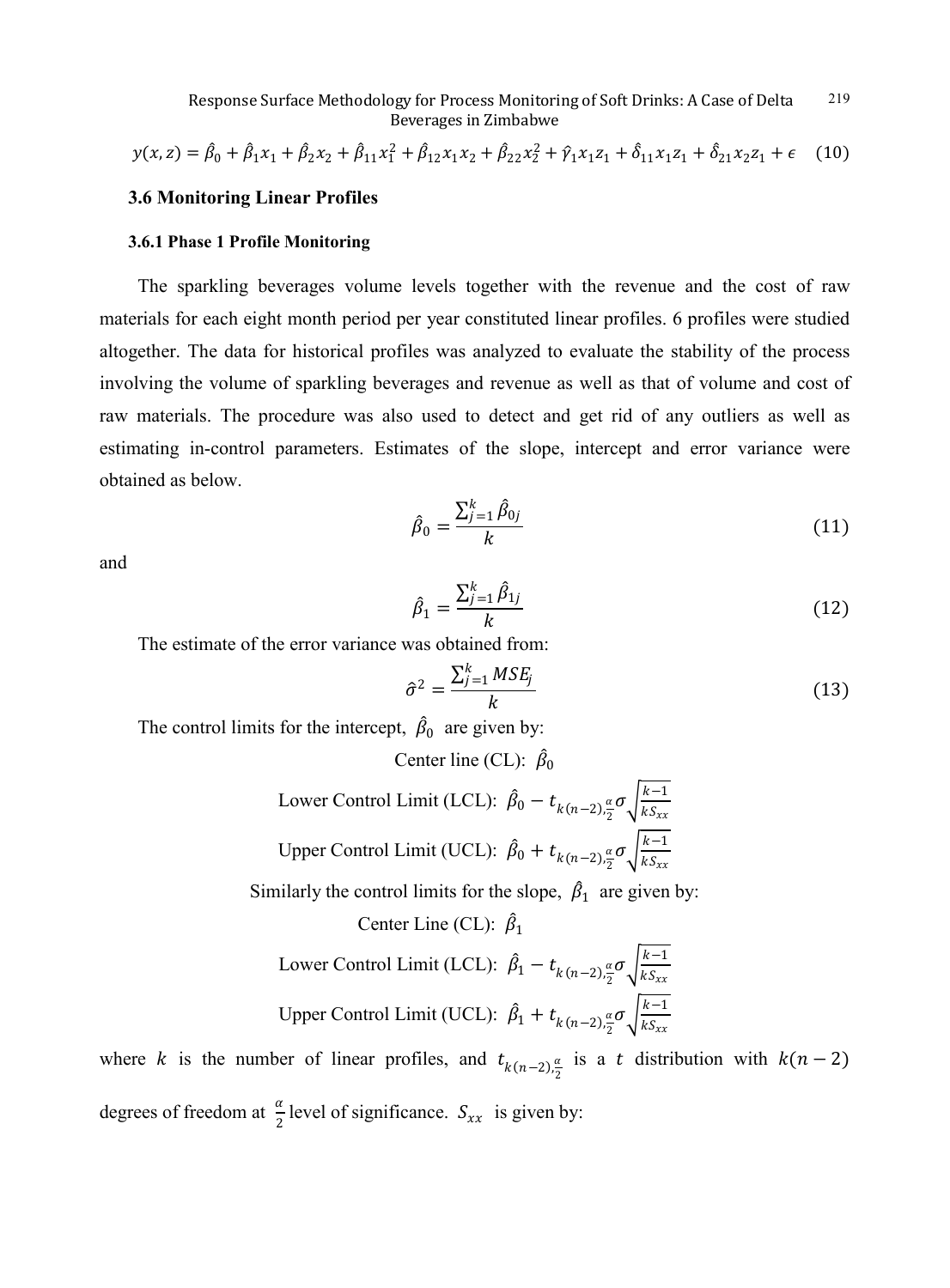$$
S_{xx} = \sum_{i=1}^{n} (X_i - \bar{X})^2
$$
 (14)

Any profile whose estimated value of the slope or intercept that fell outside the control limits was regarded as an outlier by considering the one with the largest deviance from centre first.

### **3.6.2 Phase 11 Profile Monitoring**

Phase II monitoring of linear profiles was also employed since it is important in assessing the performance of control charts in detecting shifts in the parameters of linear profiles. The original values of the revenue and cost of raw materials were coded to make estimates of the intercept and slope independent and separate control charts were used to monitor the intercept and slope using the EWMA 3 chart for monitoring the intercept, the slope and the error variance was used.

The EWMA statistics for the Y-intercept was given by:

$$
EWMA_{I}(j) = \theta.b_{0j} + (1 - \theta).EWMA_{I}(j - 1)
$$
\n(15)

for  $j = 1,2,3,...$  and  $0 < \theta < 1$ , is a smoothing constant and the initial value is given by:

$$
EWMA_I(0) = \beta_0 \tag{16}
$$

The upper and lower control limits are given by:

$$
UCL = \beta_0 + L_I.\sigma\left(\sqrt{\frac{\theta}{(2-\theta).n}}\right) \tag{17}
$$

and

$$
LCL = \beta_0 - L_I.\sigma\left(\sqrt{\frac{\theta}{(2-\theta).n}}\right) \tag{18}
$$

respectively. The EWMA chart for monitoring the slope was constructed using the EWMA statistic:

$$
EWMA_S(j) = \theta.b_{1j} + (1 - \theta).EWMA_S(j - 1)
$$
 (19)

where  $\theta$  is a smoothing constant,  $b_{0i}$  and  $b_{1i}$  are the least squares estimates of the intercept and slope for each profile j considering coded predictor variables. The initial value given by:

$$
EWMA_S(0) = \beta_1 \tag{20}
$$

The corresponding upper and lower control limits were given by:

220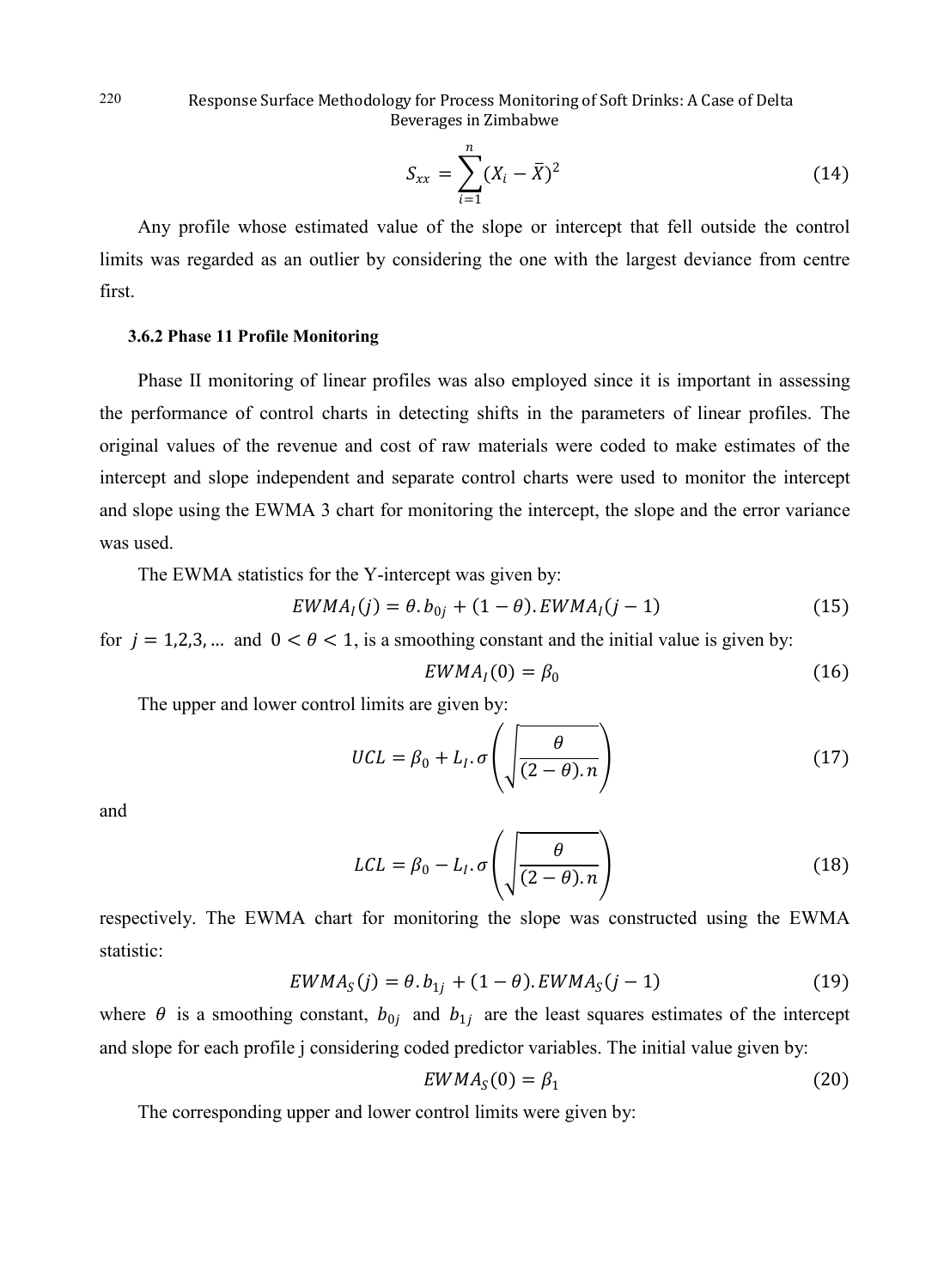$$
UCL = \beta_1 + L_S. \sigma \left( \sqrt{\frac{\theta}{(2 - \theta).n}} \right) \tag{21}
$$

and

$$
UCL = \beta_1 - L_S \cdot \sigma \left( \sqrt{\frac{\theta}{(2-\theta)\cdot n}} \right) \tag{22}
$$

respectively.

# **4. Discussion of Results**

### **4.1 Model Building**

Table 4.1 shows data used to come up with a model to maximize the total quantity of sparkling beverages produced. Knowledge of the sparkling beverages manufacturing process tells us that reasonable values for the revenue  $X_1$  and cost of raw materials  $X_2$  are \$US500million and \$US30million respectively. Varying the revenue by \$US200 million dollars and the cost by \$US20 million dollars gives a reasonable increment. The design centered on \$US500 million dollars and \$US30 million dollars.

| $Cost$ (\$m) | Revenue (\$m) | Volume (000hls) |
|--------------|---------------|-----------------|
| $-1(10)$     | $-1(300)$     | 326             |
| $-1(10)$     | $+1(700)$     | 740             |
| $+1(50)$     | $-1(300)$     | 157             |
| $+1(50)$     | $+1(700)$     | 648             |
| 0(30)        | 0(500)        | 488             |
| 0(30)        | 0(500)        | 432             |
| 0(30)        | 0(500)        | 450             |

**Table 4.1.** Response Surface Design

Figure 4.1 is a response surface plot of volume (quantity of sparkling beverages), revenue and cost of raw materials. The plot shows the expected total quantity of sparkling beverages as a function of revenue and the cost of raw materials.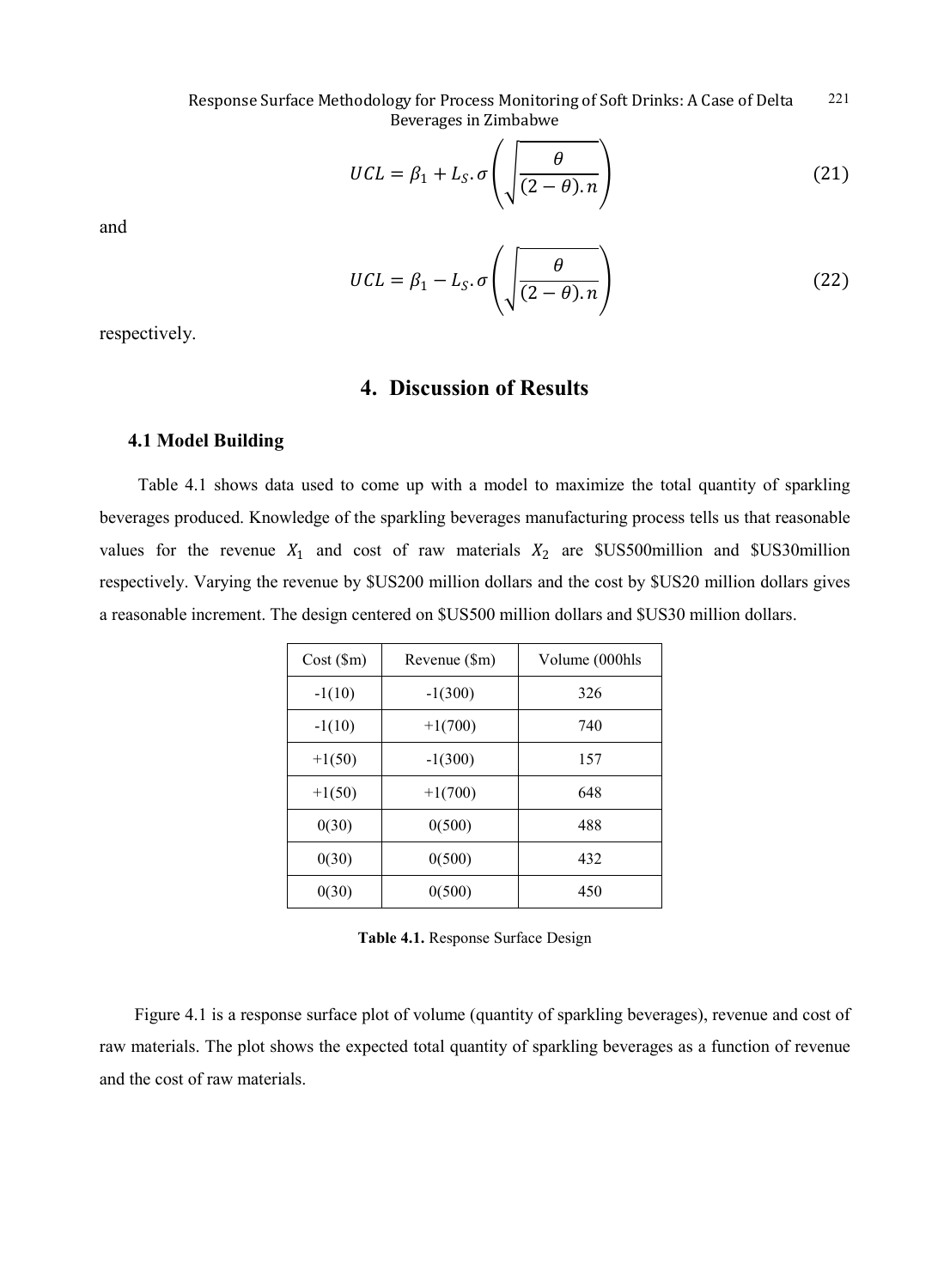

**Figure 4.1.** Response Surface Plot

Figure 4.2 shows contours of constant volume of sparkling beverages produced for the respective revenue and the cost of raw materials. Approximating the response surface with a plane gave a linear regression problem.



**Figure 4.2.** Response Surface Contour Plot

Fitting the response surface regression model, we obtained

$$
Volume = 463 + 226.25X_1 + 65.25X_2
$$

with maximum settings for  $X_1$  and  $X_2$  the company can realize approximately 89 000 hectolitres and 800 000 hectolitres of sparkling beverages in a period of 1 and 9 months respectively which is reasonable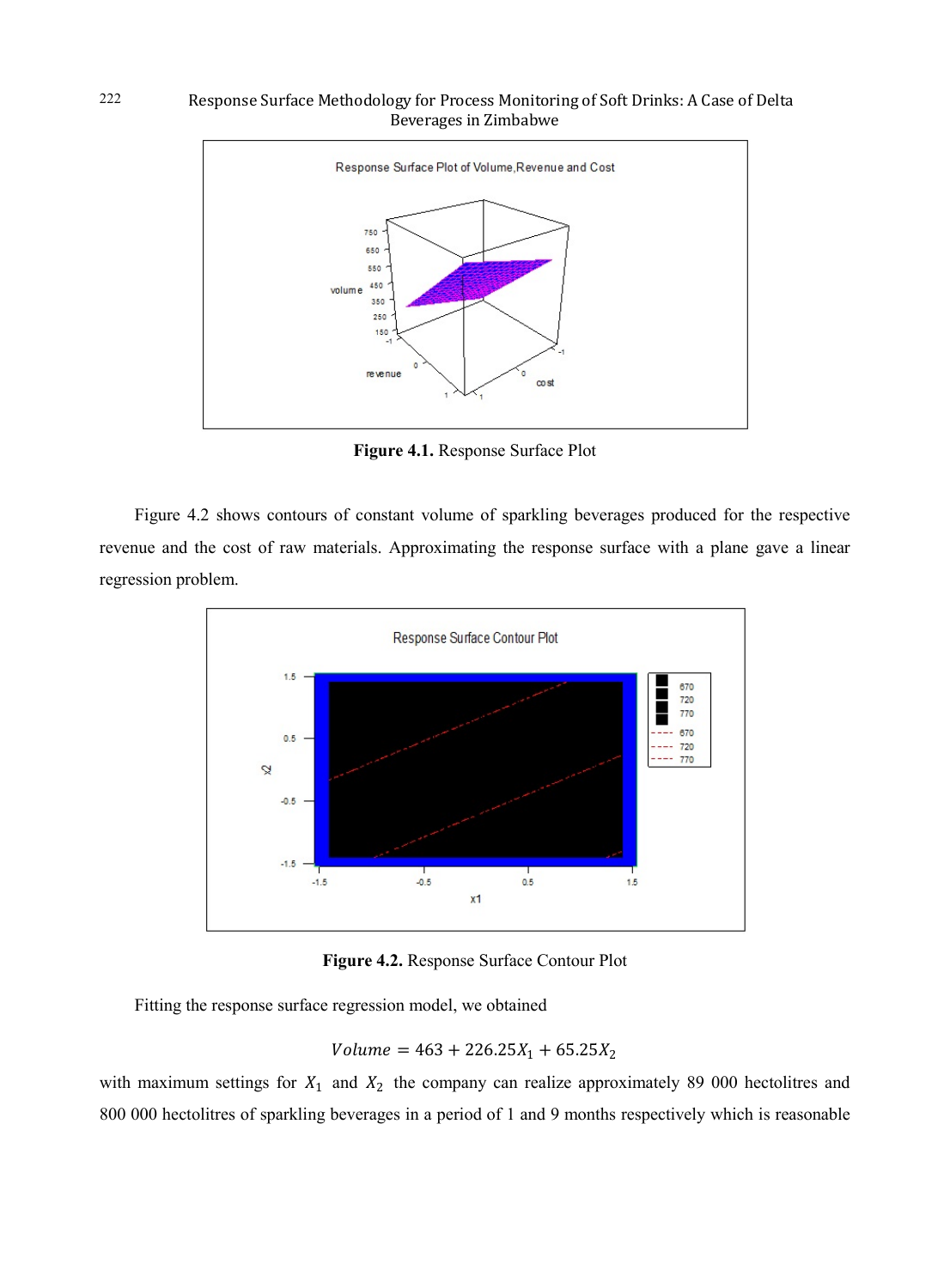in its business operations.

### **4.2 Approximating design points for another response surface**

Using the first-order response surface model above the direction of steepest ascent is given by  $(226.25, -65.25)$  in original units and  $(1.131, -3.263)$  in coded units. Iterations along  $(500, 30)$  +  $k(192,-65.25)$  were performed where  $(500, 30)$  is the design centre with k as step size and multiple observations in the centre were used for estimation of the measurement error without relying on any assumptions and for detection of curvature. This led to new data in Table 4.3 below:

| Run | $X_1$ (\$ <i>m</i> ) | $X_2$ (\$ <i>m</i> ) | Volume (000hls) |
|-----|----------------------|----------------------|-----------------|
|     | 690                  | 25                   | 696             |
| っ   | 880                  | 20                   | 927             |
| 3   | 1070                 | 15                   | 1159            |
|     | 1260                 | 10                   | 1390            |

**Table 4.2.** Second first Order Response Surface Design

The process shows that a volume of 696000 hectolitres is near optimum for revenue of \$US690 million dollars and \$US25 million dollars cost of raw materials. Hence a second order response surface model was necessary with revenue of \$US690 million dollars and \$US25 million dollars cost of raw materials as centre points.

### **4.3 Second Order Response Surface Model**

In the design additional points on the axis were added to fit a model with additional parameters producing a Rotatable Central Composite Design. The new data is shown in Table 4.3 below:

| Run            | $X_1$ (\$ <i>m</i> ) | $X_2$ (\$m) | $X_1$ (Coded) | $X_2$ (Coded) | Volume (000hls) |
|----------------|----------------------|-------------|---------------|---------------|-----------------|
| 1              | 670                  | 15          | $-1$          | $-1$          | 340             |
| 2              | 710                  | 15          | $+1$          | $-1$          | 775             |
| 3              | 670                  | 35          | $-1$          | $+1$          | 350             |
| $\overline{4}$ | 710                  | 35          | $+1$          | $+1$          | 648             |
| 5              | 662                  | 25          | $-\sqrt{2}$   | $\mathbf{0}$  | 300             |
| 6              | 718                  | 25          | $\sqrt{2}$    | $\theta$      | 750             |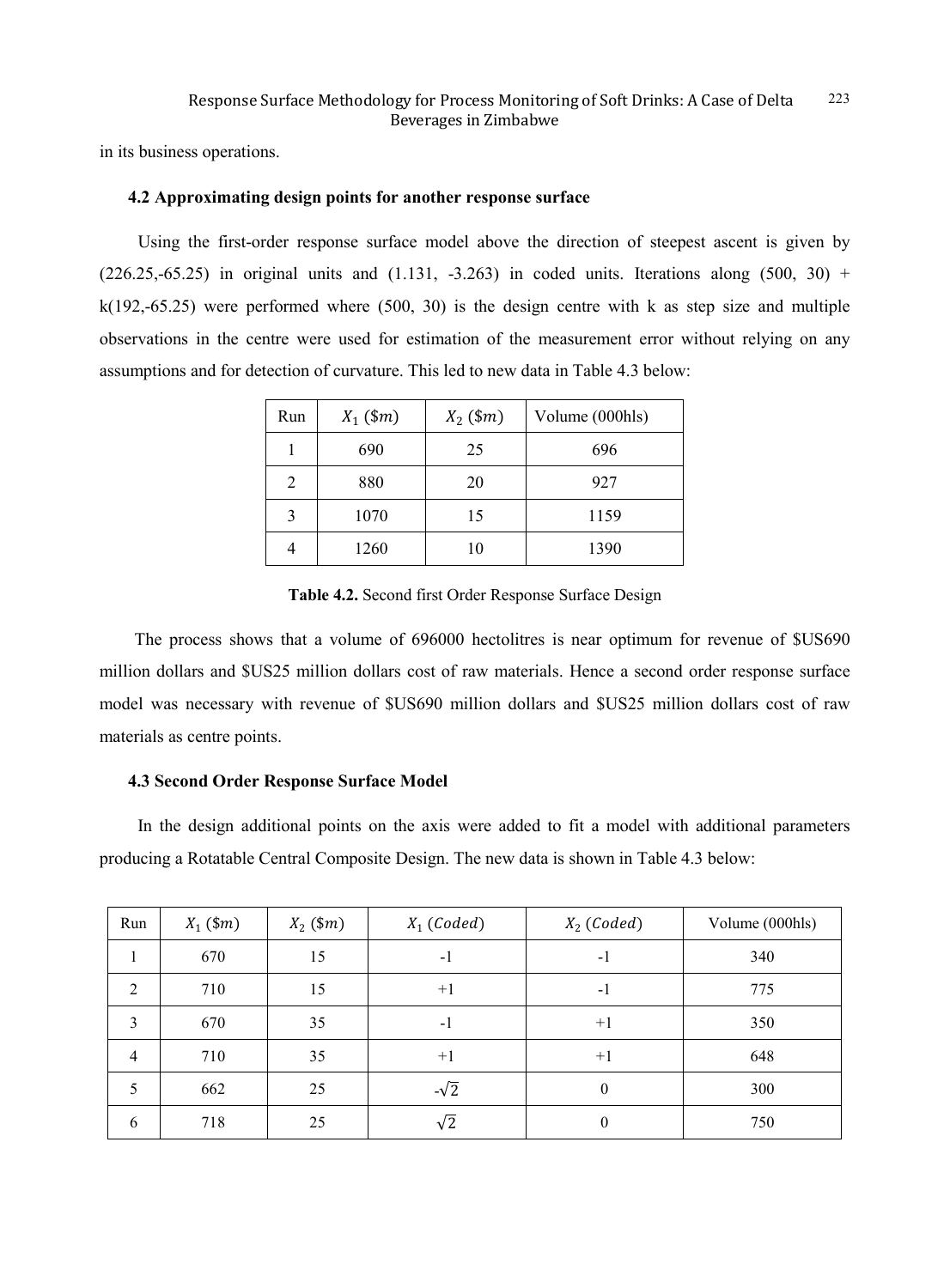| 690 | 1 T | -V 4 | 710 |
|-----|-----|------|-----|
| 690 | 39  | νZ   | 410 |
| 690 | 25  |      | 368 |

Response Surface Methodology for Process Monitoring of Soft Drinks: A Case of Delta Beverages in Zimbabwe

**Table 4.3.** Second Order Response Surface Design

The fitted regression model gives an excellent explanation of the relationship between the response variable and the predictor variables (quantity of sparkling beverages and the revenue as well as the cost of raw materials).



**Figure 4.3.** Second Order Response Surface Plot

A response surface plot for the volume (quantity) of sparkling beverages produced in figure 4.3 gives the visual impression of the relationship between the predictor variable, revenue  $X_1$  and the cost  $X_2$ . From the plot the two variables have remarkable influence on the quantity of sparkling beverages produced. In addition the plot gives a visual representation of the different combinations of the revenue and cost of raw materials that can be attained in the drinks manufacturing process.

The Response Surface Regression model is given by:

$$
y = 368.01 + 171.19x_1 - 67.66x_2 + 74.94x_1^2 + 92.45x_1^2 - 34.25x_1x_2 \tag{23}
$$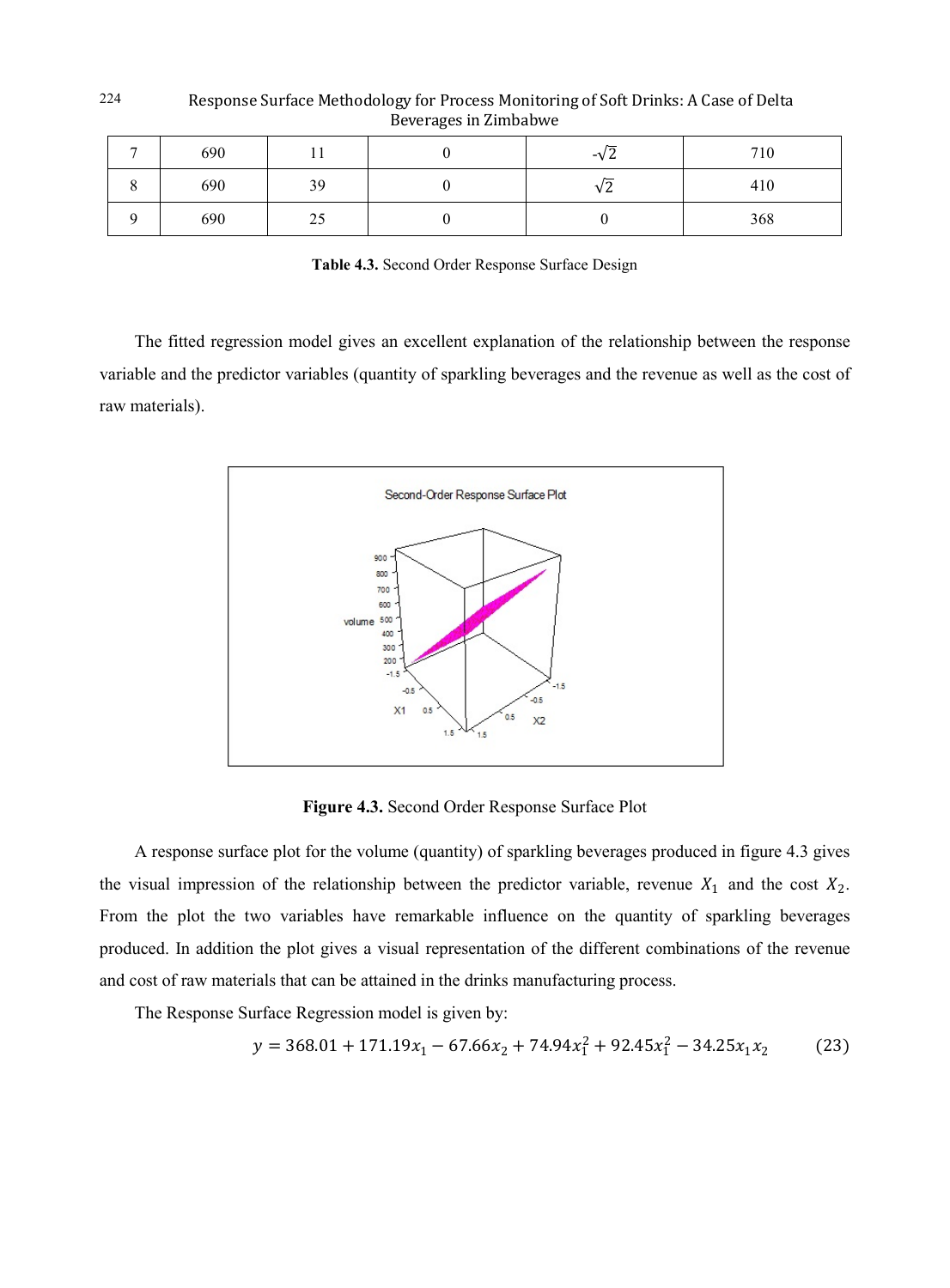Estimates of the revenue and cost of raw materials (in coded units) that maximizes the total quantity of sparkling beverages in a period of eight months are calculated from (5) and (6) and we obtain  $\hat{X}_1 = -1.289$  and  $\hat{X}_2 = 0.1612$ .

Considering the response surface plot of volume, revenue and cost of raw materials, the maximum value of the quantity of sparkling beverages can be realised for absolute values of  $X_1$  and  $X_2$ . Using the model, estimates of the actual values of  $X_1$  and  $X_2$  are \$US712 million and \$US27 million respectively. With these settings the maximum quantity of sparkling beverages produced will be 637000 hectolitres. If the company could aim to raise approximately \$US 79 million dollars per month or \$US712 million dollars revenue in nine months and restrict itself to buying raw materials for less than \$3 million dollars per month or \$27 million dollars in nine months then business success would eminent.

### **4.4 Process Robustness**

Using the sales of sparkling beverages as a noise variable, the idea was to find operating conditions that give a mean response (volume of sparkling beverages) between 600 000 and 800 000 hectolitres while minimizing the variability transmitted from the noise variable. A Modified Central Composite Design for the process is shown in the Table 4.4 below:

| $X_1({\$}m)$     | $X_2({\$m})$     | $Z(\$m)$         | Volume (000hls) |
|------------------|------------------|------------------|-----------------|
| $-1$             | $-1$             | $-1$             | 342             |
| $\mathbf{1}$     | $-1$             | $-1$             | 775             |
| $-1$             | $\mathbf{1}$     | $-1$             | 340             |
| $\mathbf{1}$     | $\mathbf{1}$     | $-1$             | 648             |
| $-1$             | $-1$             | $\mathbf{1}$     | 488             |
| $\mathbf{1}$     | $-1$             | $\mathbf{1}$     | 750             |
| $-1$             | $\mathbf{1}$     | $\mathbf 1$      | 655             |
| $\mathbf{1}$     | $\mathbf{1}$     | $\mathbf{1}$     | 759             |
| $-1.68$          | $\boldsymbol{0}$ | $\boldsymbol{0}$ | 368             |
| 1.68             | $\boldsymbol{0}$ | $\boldsymbol{0}$ | 790             |
| $\boldsymbol{0}$ | $-1.68$          | $\boldsymbol{0}$ | 535             |
| $\boldsymbol{0}$ | 1.68             | $\boldsymbol{0}$ | 673             |
| $\boldsymbol{0}$ | $\boldsymbol{0}$ | $\boldsymbol{0}$ | 690             |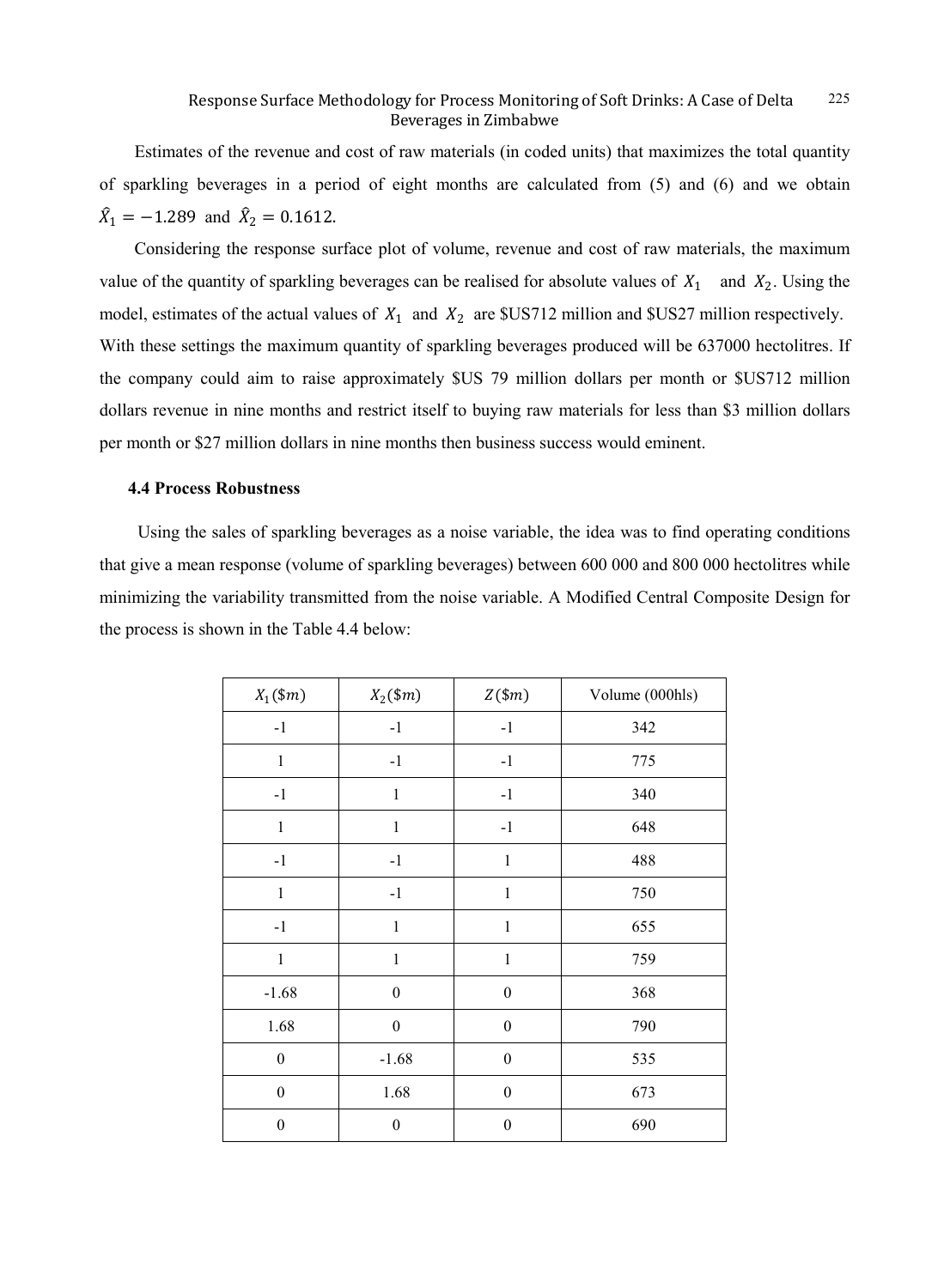|  |  | 691 |
|--|--|-----|
|  |  | 695 |
|  |  | 687 |

Response Surface Methodology for Process Monitoring of Soft Drinks: A Case of Delta Beverages in Zimbabwe

**Table 4.4.** Modified Central Composite Design

In an attempt to minimize the variability in the total quantity of sparkling beverages produced a second order-response surface model was fitted using the data above whose response surface contour is shown in Figure 4.5.



Response Surface Contour Plot of Volume, Revenue and Cost

**Figure 4.4.** Response Surface Contours

The contour plot shows the relationship between the predictor variables (Revenue and Cost of raw materials) and quantity of sparkling beverages produced. In other words the contour plot shows the levels of revenue and cost of raw materials for the respective total quantity of sparkling beverages. The response surface regression was then fitted to see whether there is a perfect relationship between variables. The regression model is then checked for suitability by plotting residuals as shown in figure 4.5.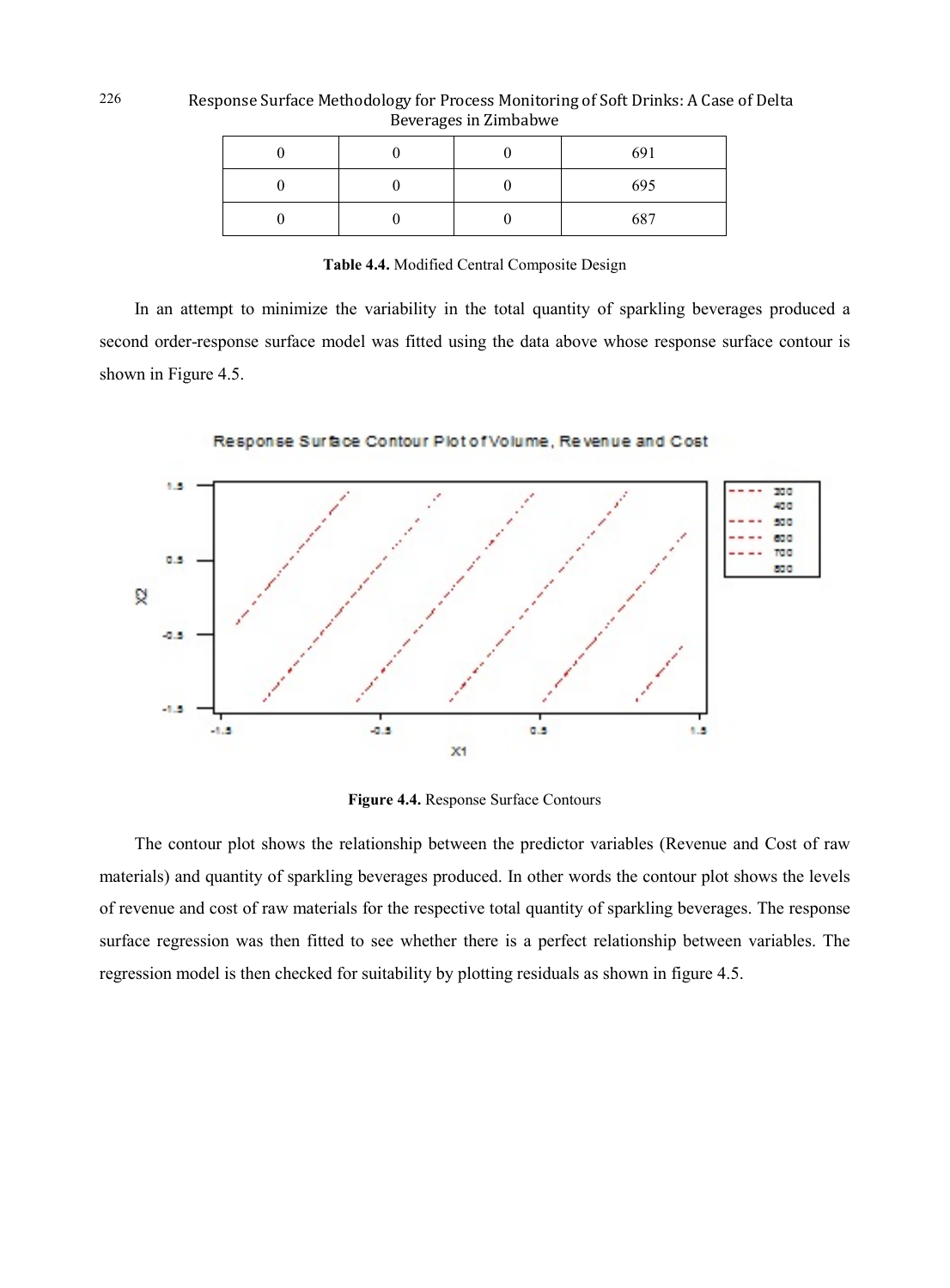

**Figure 4.5.** Normal probability plot of residuals

There is an indication of pure quadratic effect from the regression model, that is, there is curvature Therefore, the least squares fit is given by:

 $y(x, z) = 683.84 + 133x_1 + 20.44x_2 - 43.10x_1^2 - 34.24x_2^2 - 35.38x_1x_2 - 46.88x_1z + 38.12x_2z$  (24) and the mean model is given by:

$$
E_z[y(x,z)] = 683.84 + 133x_1 + 20.44x_2 - 43.10x_1^2 - 34.24x_2^2 - 35.38x_1x_2 \tag{25}
$$

The variance model is given by:

$$
Var_z[y(x,z)] = (68.37 + 133x_1 + 20.44x_2)^2 + 10.9
$$
 (26)

Taking  $\sigma_z^2 = 1$  and  $\sigma^2 = MSE = 10.9$ 

$$
\frac{\partial E_z}{\partial x_1} = 133 - 86.2x_1 - 35.38x_2 \tag{27}
$$

and

$$
\frac{\partial E_z}{\partial x_2} = 20.44 - 68.48x_2 - 35.38x_1\tag{28}
$$

Equating equations (27) and (28) to zero and solving them simultaneously, we obtain the optimal values of \$US860 million dollars revenue and \$US43 million cost of raw materials. With these settings of revenue and cost of raw materials the company has the capacity to produce about 750 000 hectolitres of sparkling beverages in a period of 8 months. This means if the production managers can effectively apply the model that minimizes variability in the quantity of sparkling beverages produced; the unusual levels of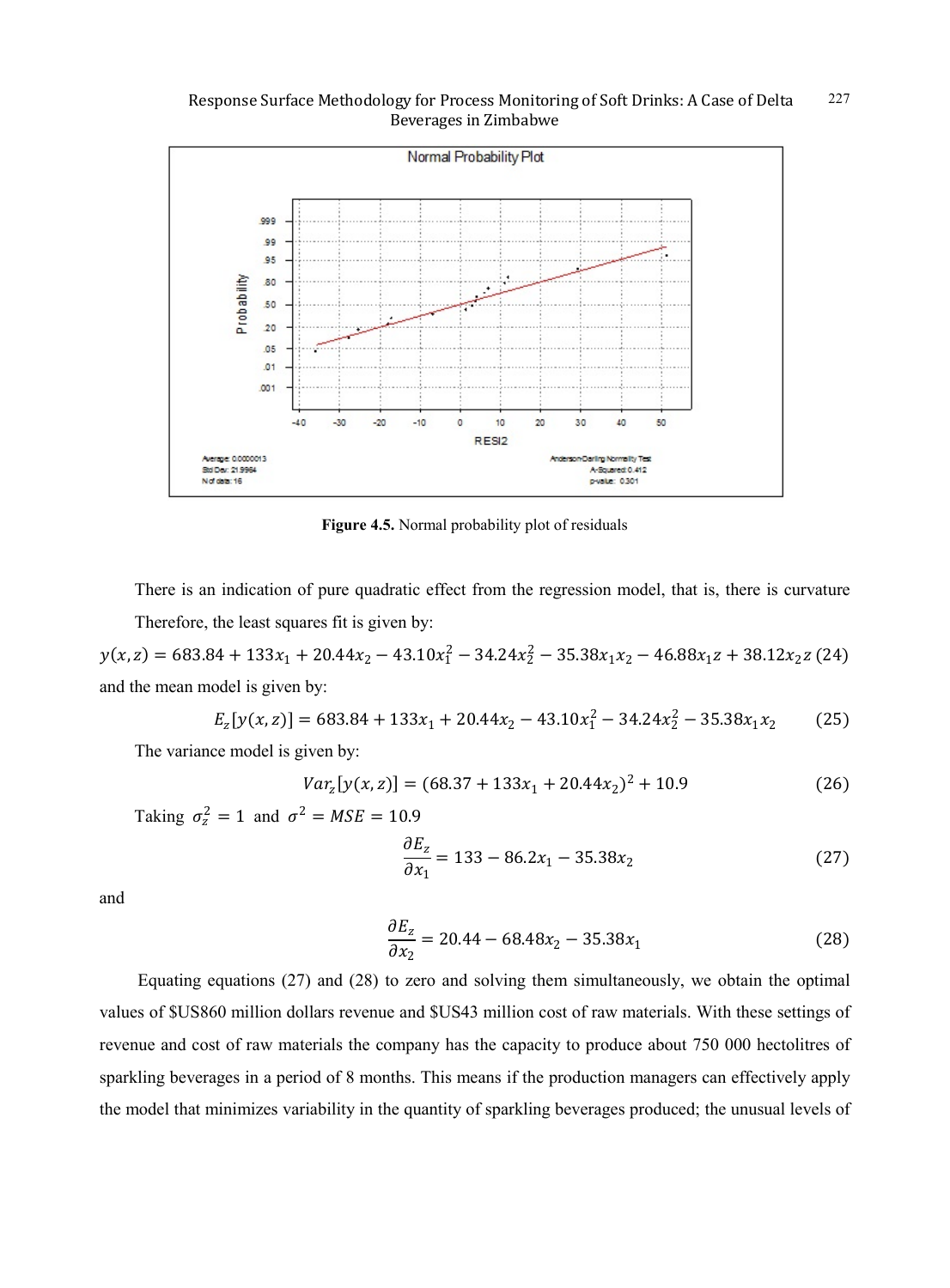production will be avoided. Moreover, the model (24) can be used to fix the settings of revenue expected and the amounts of money to buy raw materials to meet targeted volumes of the drinks.

### **4.5 Modeling Simple Linear Profiles**

The time plot in Figure 4.6 shows the volume of sparkling beverages produced in the 54 months shows that the levels of production have not been stable for the 54 months.



**Figure 4.6.** Time Series Plot of Volume of sparkling beverages

The relationship between the revenue and the volume of sparkling beverages is displayed in the scatter diagram of Figure 4.7. The scatter plot shows that there is a strong positive linear relationship between the volume of sparkling beverages and the revenue that was collected over the 54 months. As the revenue collection increased the total quantity of sparkling beverages produced increased.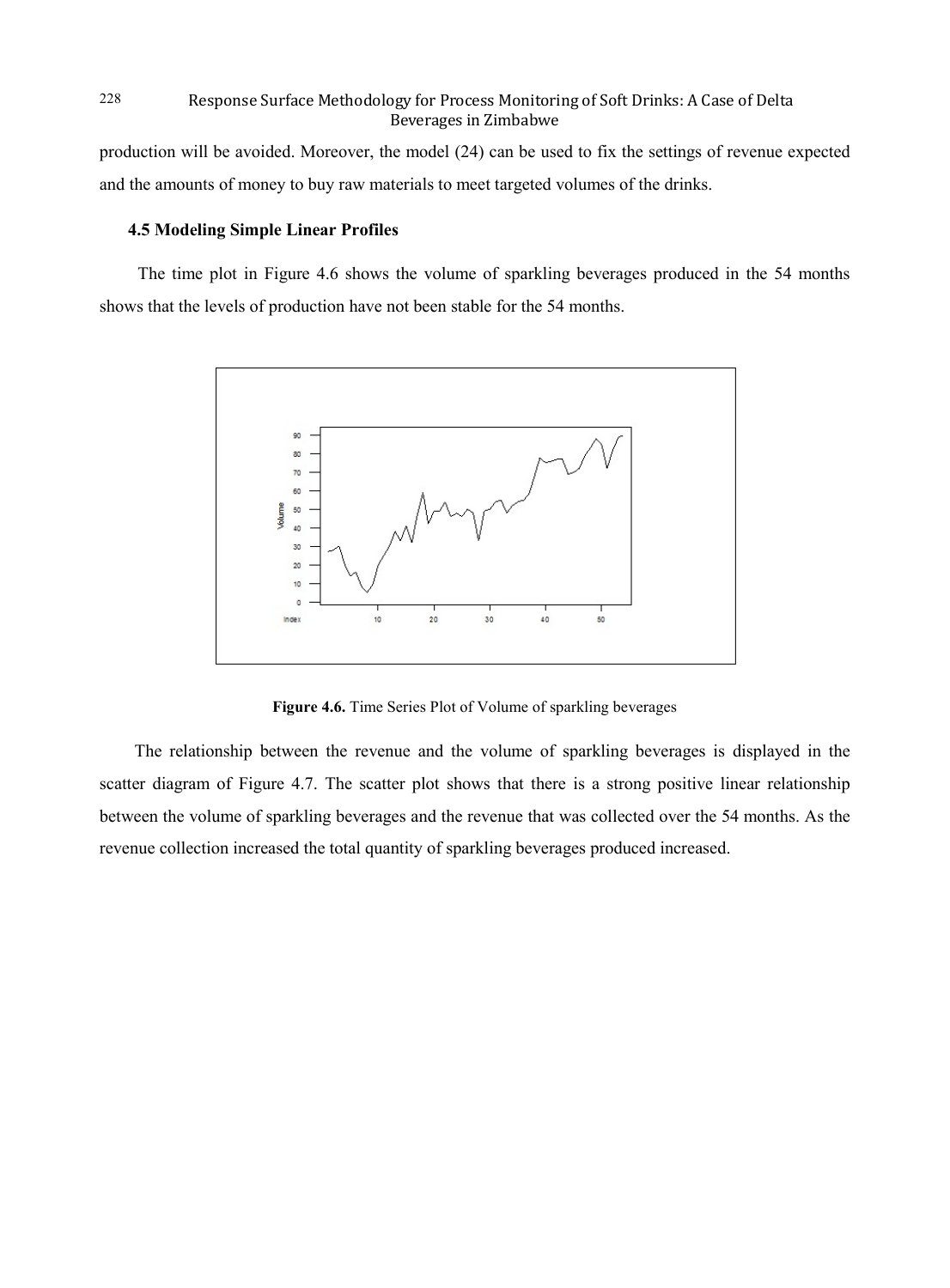

Figure 4.7. Scatter plot of volume against revenue

Tables 4.5 and 4.6 below summarize the values of the intercept and slope for the models on the volume of sparkling beverages and revenue as well as the volume against the cost of raw materials.

| Profile      |         |        |         |        |        |        |
|--------------|---------|--------|---------|--------|--------|--------|
| $\beta_{0j}$ | 17.5065 | 36.258 | 47.9851 | 49.938 | 72.014 | 82.153 |
| $\beta_{1j}$ | 6.9842  | 4.4117 | 1.3402  | 1.861  | 0.4199 | 3.1091 |

**Table 4.5.** Slope and Intercept of Volume against Revenue

| Profile      |            |          |          |        |        |           |
|--------------|------------|----------|----------|--------|--------|-----------|
| $\beta_{0j}$ | 18.095     | 37.216   | 48.099   | 50.086 | 72.124 | 81.813    |
| $\beta_{1j}$ | $-146.436$ | $-90.38$ | $-3.896$ | 19.385 | 55.59  | $-19.382$ |

**Table 4.6.** Slope and Intercept of Volume against Cost

The estimates of the intercept slope and error variance obtained for the volume against revenue model considering the six profiles are  $\beta_0 = 50.98$ ,  $\beta_0 = 3.02$  and  $\hat{\sigma}^2 = 372.73$  and the estimates of intercept slope and error variance obtained for the volume against cost model considering the six profiles are:  $\beta_0 = 51.20$ ,  $\beta_0 = -31.55$  and  $\hat{\sigma}^2 = 398.9$ .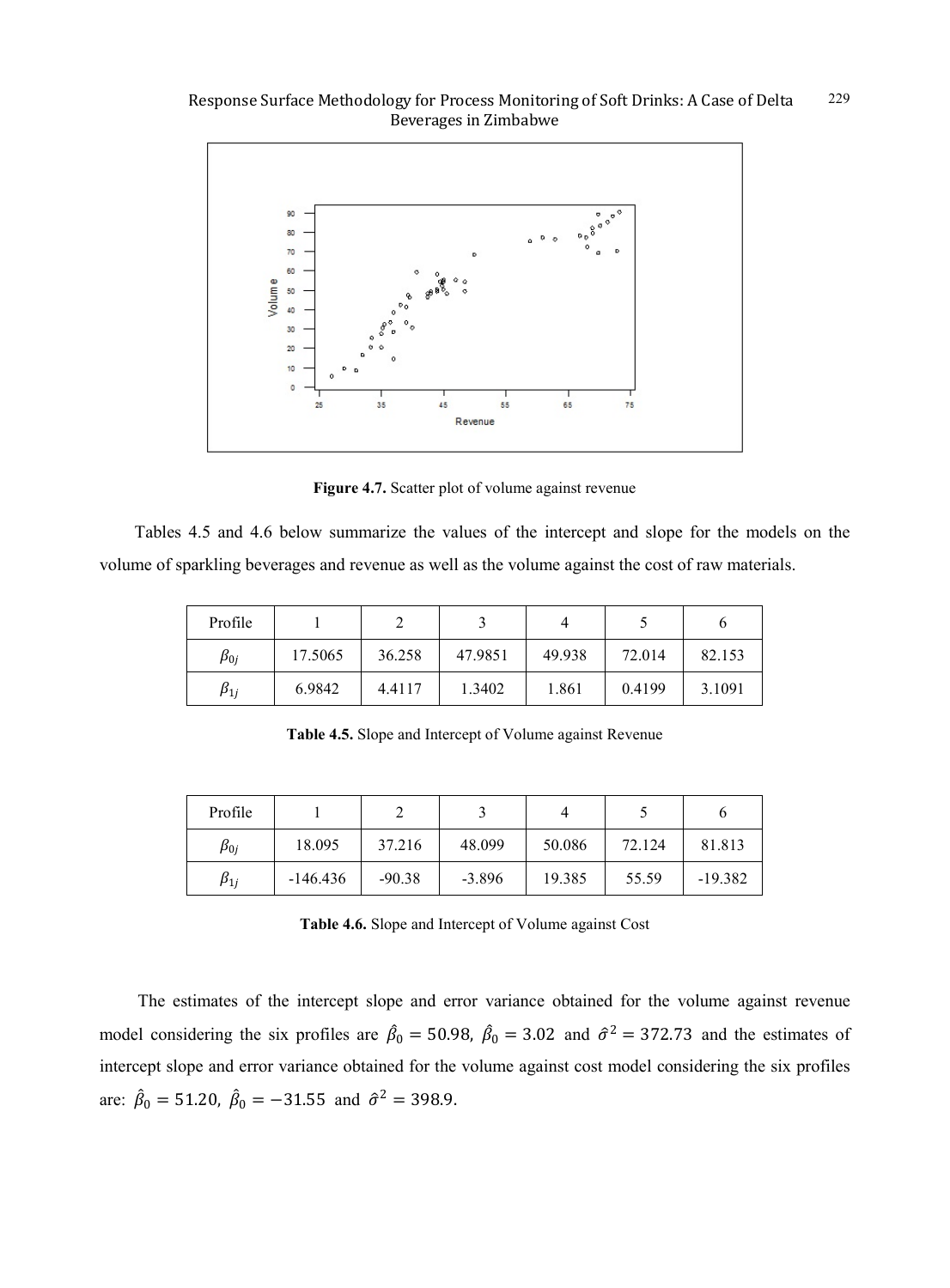### **4.6 Modeling Simple Linear Profiles**

| Profile     |       |       |       |       |      |
|-------------|-------|-------|-------|-------|------|
| $EWMA_I(j)$ | 53.41 | 52.33 | 51.85 | 55.88 | 1.14 |

**Table 4.7.** Intercept EWMA Statistics of Volume against Revenue

UCL and LCL are 61.45 and 48.40 respectively. Therefore all 5 profiles are in control.

| Profile               |      |      |      |      |      |
|-----------------------|------|------|------|------|------|
| EWMA <sub>S</sub> (j) | 2.67 | 2.40 | 2.29 | . 92 | 2.16 |

**Table 4.8.** Slope EWMA Statistics of Volume against Revenue

UCL and LCL are 2.883 and 1.693 respectively; all 5 profiles are in control.

| Profile               |       |       |       |       |       |
|-----------------------|-------|-------|-------|-------|-------|
| EWMA <sub>I</sub> (j) | 53.68 | 52.55 | 50.06 | 56.07 | 61.23 |

**Table 4.9.** Intercept EWMA Statistics of Volume against Cost

UCL and LCL are 58.88 and 41.12 respectively; profile 5 is out of control.

| Profile               |          |          |          |         |         |
|-----------------------|----------|----------|----------|---------|---------|
| EWMA <sub>S</sub> (j) | $-24.27$ | $-20.19$ | $-20.03$ | $-4.91$ | $-7.80$ |

**Table 4.10.** Slope EWMA Statistics of Volume against Cost

UCL and LCL are 5.882 and -20.88 respectively; all 5 profiles are in control.

| Profile     |      |             |      |      |              |
|-------------|------|-------------|------|------|--------------|
| $EWMA_E(j)$ | 1.39 | <u>1.96</u> | 2.65 | 3.09 | 50<br>ر ر. ر |

**Table 4.11.** Error-Variance EWMA Statistics of Volume against Revenue. UCL and LCL are 3.859 and 1.213 respectively; all 5 profiles are in control.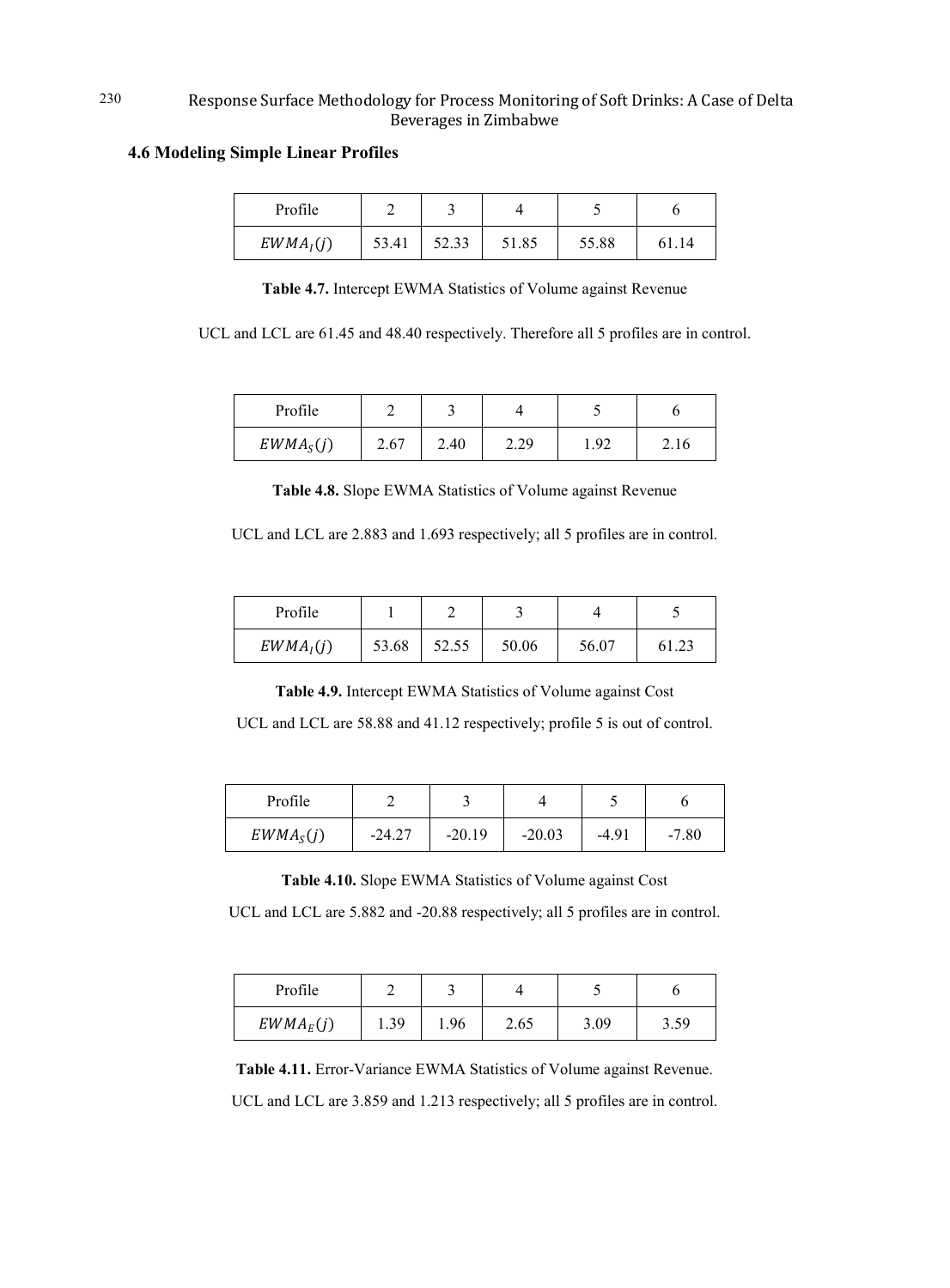| Profile     |      |      |                   |      |       |
|-------------|------|------|-------------------|------|-------|
| $EWMA_E(j)$ | 1.90 | 1.01 | $\gamma$<br>ر د.پ | 2.95 | 1 ن.ر |

**Table 4.12.** Error-Variance EWMA Statistics of Volume against Cost.

UCL and LCL are 3.081 and 0.5190 respectively; all 5 profiles are in control.

From the analysis of the EWMA charts the following models were obtained that give in-control processes: The estimates of the intercept, slope and error variance obtained for the volume against revenue model considering the five profiles were:  $\hat{\beta}_0 = 57.7$ ,  $\hat{\beta}_1 = 2.23$  and  $MSE = 345$  and the estimates of intercept, slope and error variance obtained for the volume against cost model considering the three in-control profiles were:  $\hat{\beta}_0 = 56.7$ ,  $\hat{\beta}_1 = 23.7$  and  $MSE = 181^{\circ}$  \_0 = 56.7.

This means that if the company is to realize stable production levels for the sparkling beverages, monitoring the quantity of the beverages can be made easy by considering a basic value of 57.7 for the intercept and 2.23 value of the slope considering the quantity of sparkling beverages and the revenue collected. Hence changes in the process are observed once a shift from these values is noted. Similarly, any changes noted for intercept and slope from 56.7 and 23.7 respectively considering the quantity of sparkling beverages and the cost of raw materials will signal an unfamiliar production process. A decrease in the variation in total monthly volumes is noted by a decrease in variation of the slope from the target lines.

## **5. Conclusion**

The method of Steepest Ascend proved useful in estimating the maximum quantity of sparkling beverages that can be produced by Delta Beverages given the optimal settings of revenue and cost of raw materials from fitted models. However the method could have given perfect results if the data displayed more curvature. The EWMA charts used were able to detect out of control processes using the slope for both Phase I and Phase II linear profile monitoring applications. It was necessary to eliminate profiles 1 and 6 for easy estimation of in-control profiles. The Response Surface Methodology used in the research did not establish whether revenue collection or cost of raw materials contributed more to the quantity of sparkling beverages produced but managed to give the optimal settings of the predictor variables. The robustness of the sparkling beverages manufacturing process was achieved more precisely through a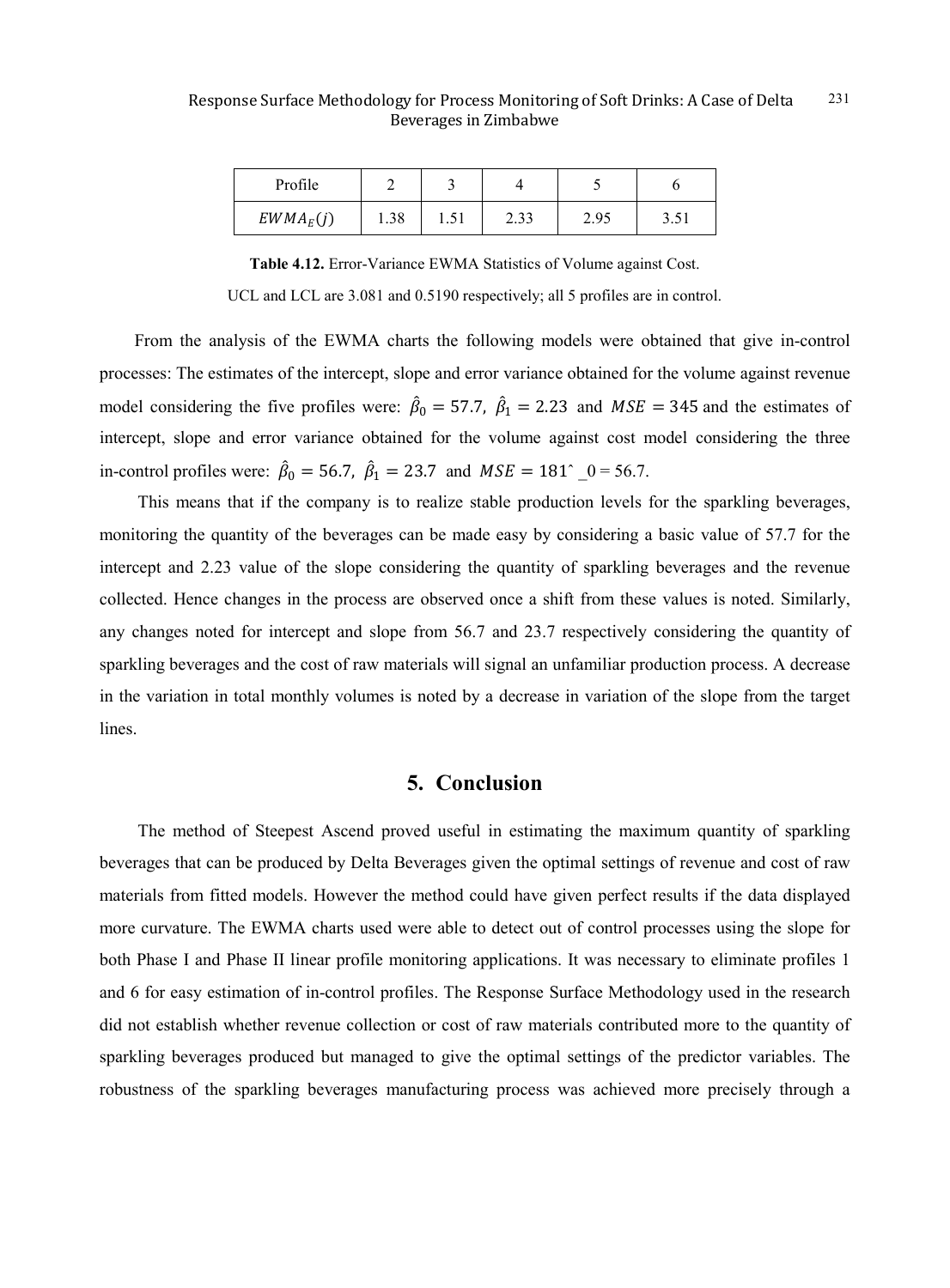suitable experimental design. The robustness of the process can be increased by setting reliable tolerances within which the volumes of sparkling beverages could vary.

### **References**

Box, G. E. P and Draper, N. R., (1987). Empirical Model Building and Response Surfaces, John Wiley & Sons, New York, NY.

Box, G. E. P, Draper N. R., (1975). Robust designs. Biometrika. 62:347–352.

Box, G. E. P. and Wilson, K. B. (1951). On the Experimental Attainment of Optimum Conditions, Journal of Royal Statistical Society Series B, 13, pp. 1-45.

Box, G. E. P., (1952). Multi-factor designs of first order. Biometrika, 39:49–57.

Box, G. E. P., and Draper, N. R., (2007). Response Surfaces, Mixtures, and Ridge Analyses. 2nd ed. Hoboken, John Wiley & Sons, New Jersey.

Draper, N. R., and Hunter, W. G., (1966). Design of experiments for parameter estimation in multiresponse situations. Biometrika, 53:525-533.

Hoerl, A. E., (1959). Optimum Solution of Many Variables Equations, Chemical Engineering Progress, 55, 67-78.

Kang, L. and Albin, S. L. (2000). On-Line Monitoring When the Process Yields a Linear Profile, Journal of Quality Technology 32, pp. 418 Technol. 24.

Khuri, A. I., and Myers, R. H., (1979). Modified ridge analysis. Technometrics, 21:467–473.

Khuri, A. I., Cornell, J. A., (1996). Response Surfaces. 2nd ed. Dekker, New York.

Lind, E. E., Goldin, J., Hickman, J. B., (1960). Fitting yield and cost response surfaces. Chem Eng Prog, 56:62–68.

Mahmoud, M. A. and Woodall, W. H., (2004). Phase I analysis of linear profiles with applications. Technometrics 46:380-391.

Mahmoud, M. A., Parker, P. A., Woodall, W. H. and Hawkins, D. M .(2007). A change point method for linear profile data. Qual Reliab Eng Int. 23:247-268.

Mestek, O. Pavlik, J. and Suchanek, M. (1994). Multivariate Control Charts: Control Charts for Calibration Curves. Fresenius Journal of Analytical Chemistry 350, pp. 344-351.

Montgomery, D.C. (2005). Design and Analysis of Experiments. 6th ed. John Wiley & Sons. New York:

Myers, R. H. and Montgomery, D.C., (1995). Response Surface Methodology. John Wiley & Sons. New York.

Myers, R. H., and Khuri, A. I., (1979). A new procedure for steepest ascent. Commun Stat Theory Methods. 8:1359–1376.

Myers, R. H., and Montgomery, D. C., (1995). Response Surface Methodology: Process and Product Optimization